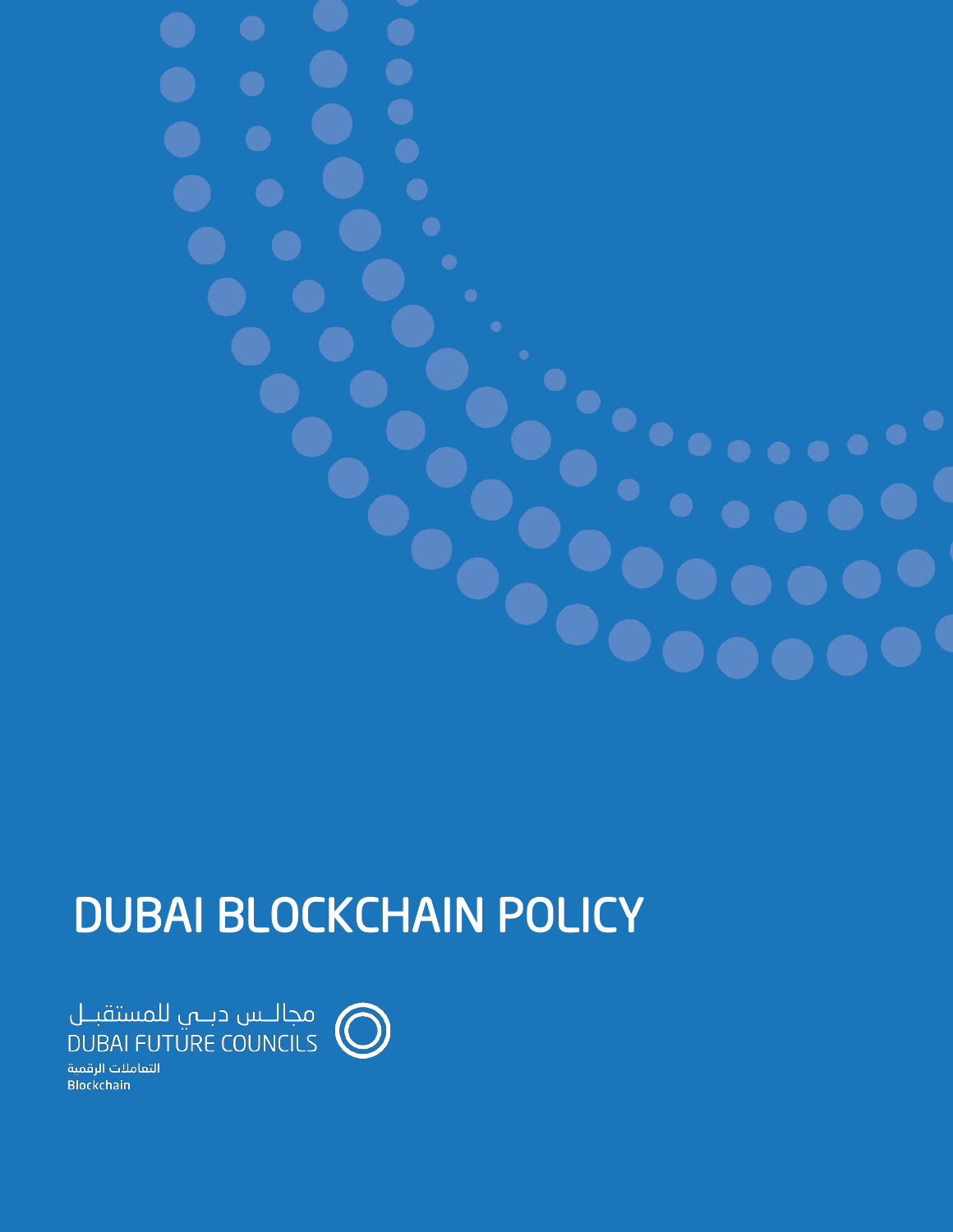# **DUBAI BLOCKCHAIN POLICY**

## **Table of Contents**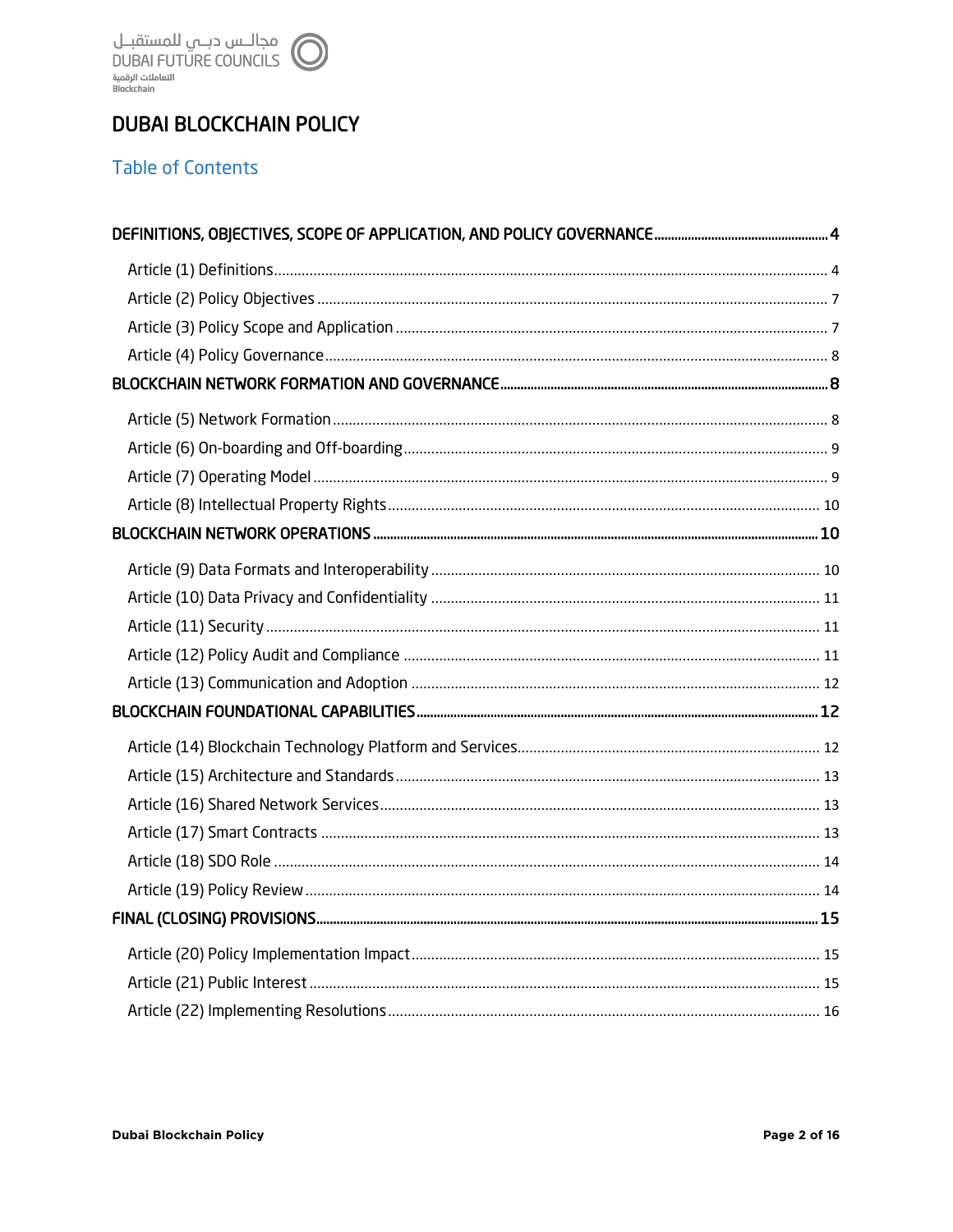

#### **BACKGROUND**

H. H. Sheikh Mohammed Bin Rashid Al Maktoum, Vice President and Prime Minister of the UAE and the Ruler of Dubai, set forth his vision to make Dubai the happiest city on earth. To achieve that goal, Dubai has embarked upon a comprehensive smart city initiative, led by the Smart Dubai City Office ("SDO") supported by Smart Dubai Government Establishment ("SDGE"), the technology arm of Smart Dubai and the Dubai Data Establishment ("DDE").

SDO oversees and facilitates Dubai's city wide smart transformation. It aims to empower, deliver and promote an efficient, seamless, safe and impactful city experience for residents and visitors. The office is committed to a collaborative and agile approach to Dubai's smart city transformation by empowering strategic partnerships with the public and private sectors and academia.

SDO realizes the potential benefits of adopting Blockchain as an enabling technology for the Government of Dubai. These benefits include efficiency, transparency, trust, integrity and further supports Emirate's transformation into a paperless government as set out in the Dubai Paperless Strategy. Therefore, SDO has developed this Dubai Blockchain Policy to set out the Dubai Government direction and applicable rules with respect to the deployment of Blockchain in government processes and by Dubai Government Entities.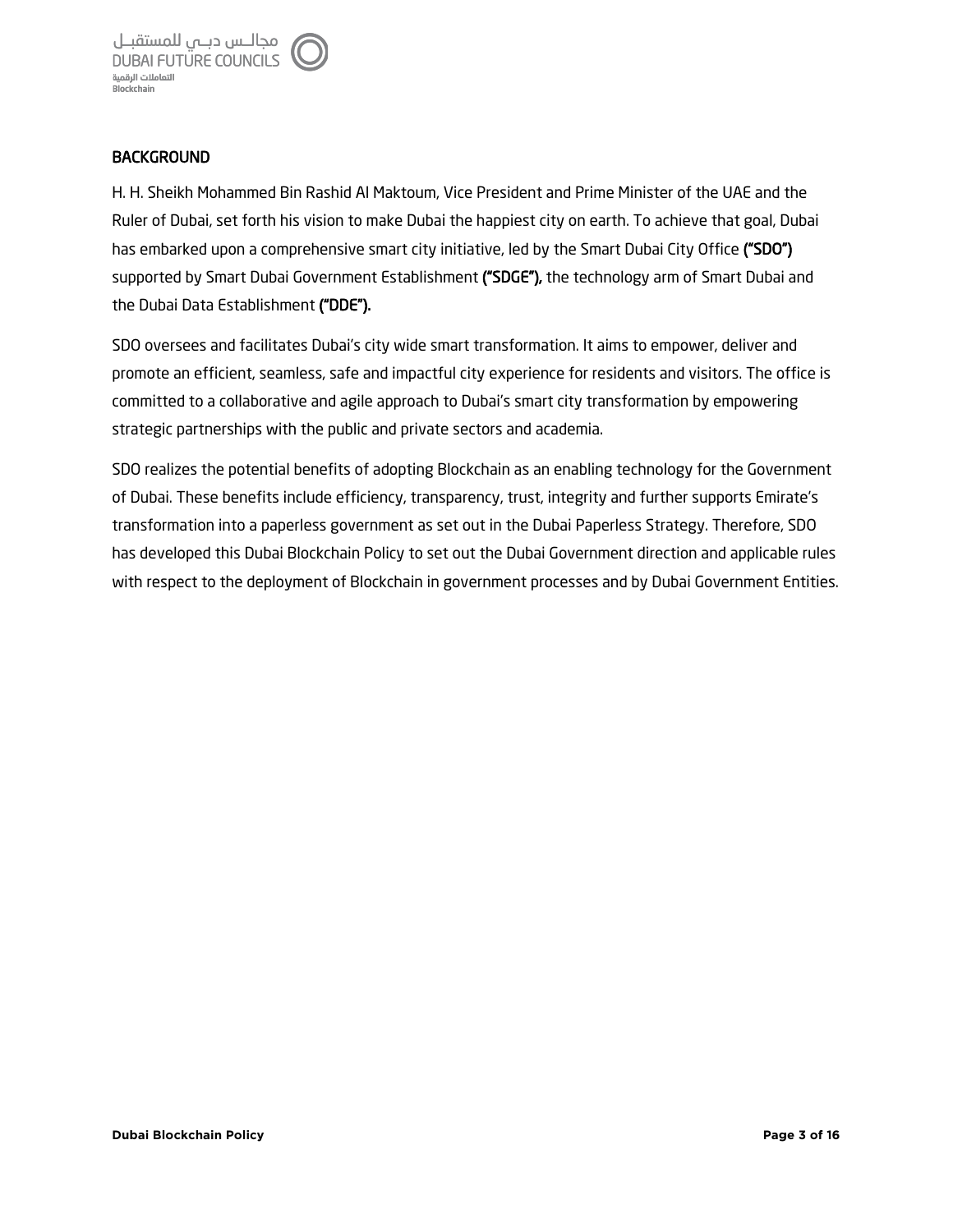

## CHAPTER ONE

### Definitions, Objectives, Scope of Application, and Policy Governance

## Article (1) Definitions

The following words and expressions, wherever mentioned in this Policy, will have the meaning ascribed to them below unless the context explicitly provides otherwise:

| API:                                | Application Programming Interface is a software intermediary that allows<br>applications to communicate with each other.                                                                                                                                                                                                                                                                                                            |
|-------------------------------------|-------------------------------------------------------------------------------------------------------------------------------------------------------------------------------------------------------------------------------------------------------------------------------------------------------------------------------------------------------------------------------------------------------------------------------------|
| Applicable Laws and<br>Regulations: | Dubai laws and regulations and federal UAE laws and regulations as<br>applicable in the Emirate of Dubai.                                                                                                                                                                                                                                                                                                                           |
| <b>Blockchain Network:</b>          | A network of entities or devices connected together utilizing Blockchain to<br>jointly manage and share a ledger and perform transactions.                                                                                                                                                                                                                                                                                          |
| <b>Blockchain Platform:</b>         | The underlying infrastructure on which a Blockchain Network is operated<br>and managed.                                                                                                                                                                                                                                                                                                                                             |
| <b>Blockchain Protocol:</b>         | A process, encoded in software, by which the nodes in a Blockchain Network<br>communicate and update the ledger in agreement with each other.                                                                                                                                                                                                                                                                                       |
| Blockchain:                         | A type of Distributed Ledger Technology that is based on blocks of<br>information that are interlinked and secured using cryptographic hashes.                                                                                                                                                                                                                                                                                      |
| Certification Authority:            | A certification authority (CA) is a trusted entity that manages and issues<br>digital certificates that are used for identification, encryption, and digital<br>signature.                                                                                                                                                                                                                                                          |
| Competent Entity:                   | The entity with legal mandate on the subject matter in relation to the<br>implementation of this Policy.                                                                                                                                                                                                                                                                                                                            |
| Data Providers:                     | Federal Government Entities, Local Government Entities, and Persons<br>determined by the Competent Entity.                                                                                                                                                                                                                                                                                                                          |
| Data:                               | Shall have the definition ascribed to it under the Dubai Data Law which<br>provides: A collection of organized or unorganized information, facts,<br>concepts, instructions, observations, or measurements, in the form of<br>numbers, alphabets, symbols, images, or any other form, that are collected<br>produced, or processed by Data Providers. This also includes "information"<br>wherever mentioned in the Dubai Data Law. |
| Database:                           | An organized collection of Data stored electronically, that can be accessed,<br>manipulated, updated, and deleted.                                                                                                                                                                                                                                                                                                                  |
| DDE:                                | The Dubai Data Establishment established pursuant to law number (2) 2016.                                                                                                                                                                                                                                                                                                                                                           |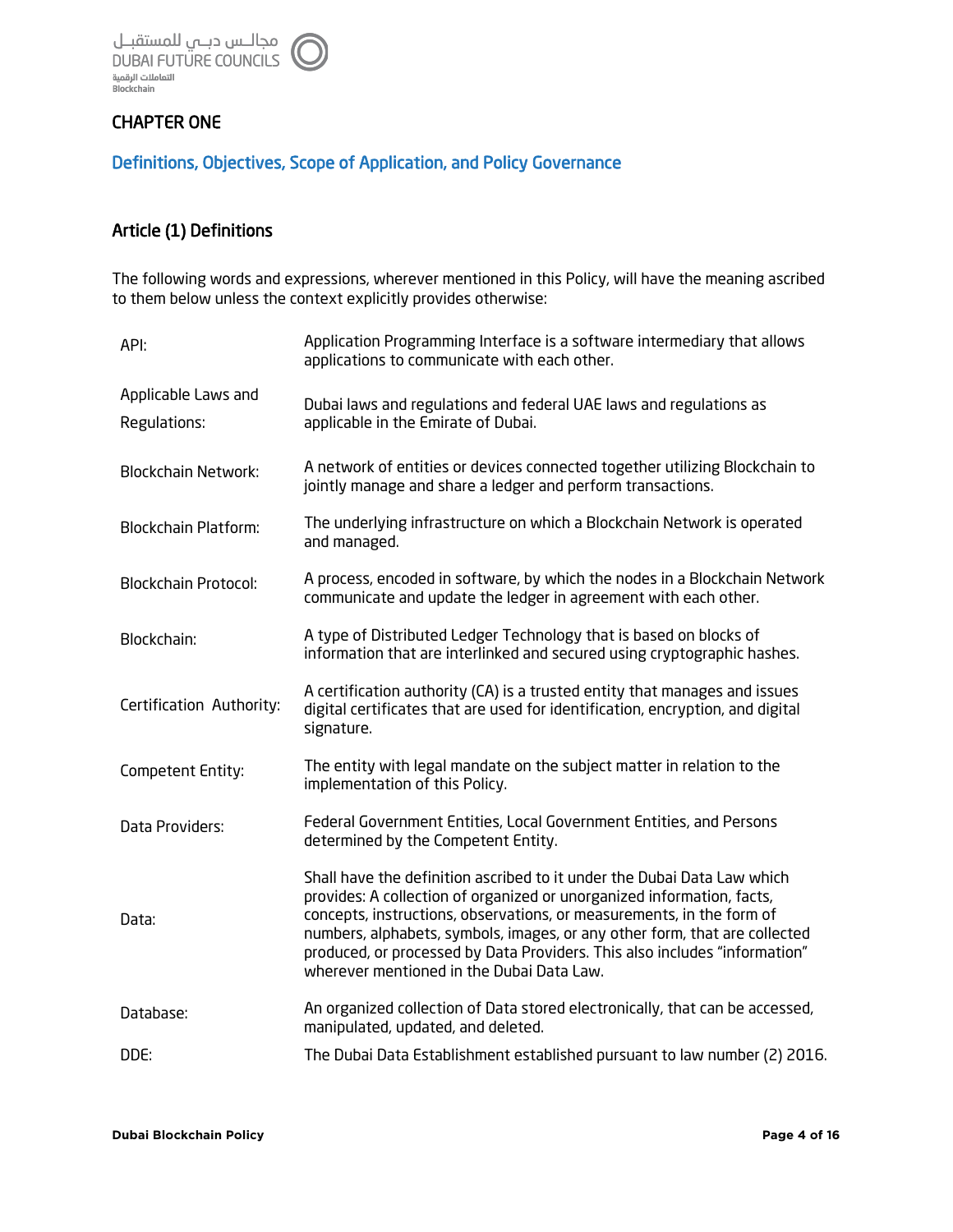مجالـــس دبـــمي للمستقبــل<br>DUBAI FUTURE COUNCILS<br>التقاملات الرقمية<br>Blockchain

| DESC:                                   | The Dubai Electronic Security Center established pursuant to law number<br>$(11)$ 2014.                                                                                                                                                                                                                                                                                                                                                                                                                                                                                                                                                                                                                                                                                                                                                                                               |
|-----------------------------------------|---------------------------------------------------------------------------------------------------------------------------------------------------------------------------------------------------------------------------------------------------------------------------------------------------------------------------------------------------------------------------------------------------------------------------------------------------------------------------------------------------------------------------------------------------------------------------------------------------------------------------------------------------------------------------------------------------------------------------------------------------------------------------------------------------------------------------------------------------------------------------------------|
| Digital Certificate:                    | An electronic document used to prove the ownership of a public key as part<br>of an asymmetric cryptography system.                                                                                                                                                                                                                                                                                                                                                                                                                                                                                                                                                                                                                                                                                                                                                                   |
| Digital Identity:                       | An online or networked identity adopted or claimed in cyberspace by an<br>individual, organization or electronic device.                                                                                                                                                                                                                                                                                                                                                                                                                                                                                                                                                                                                                                                                                                                                                              |
| Digital Signature:                      | A digital code which is generated and authenticated through asymmetric<br>cryptography mechanisms and attached to an electronically transmitted<br>message or document to verify its content and its author's identity.                                                                                                                                                                                                                                                                                                                                                                                                                                                                                                                                                                                                                                                               |
| Distributed Ledger<br>Technology (DLT): | Collection of database technologies featuring replicated and synchronized<br>history of transactions that is shared in a decentralized manner among<br>network users.                                                                                                                                                                                                                                                                                                                                                                                                                                                                                                                                                                                                                                                                                                                 |
| Dubai Data Law:                         | Law No. (26) of 2015 Regulating Data Dissemination and Exchange in the<br>Emirate of Dubai.                                                                                                                                                                                                                                                                                                                                                                                                                                                                                                                                                                                                                                                                                                                                                                                           |
| Dubai Data Policies                     | Resolution No. (2) of 2017 Approving the Policies Document on<br>Classification, Dissemination, Exchange, and Protection of Data in the<br>Emirate of Dubai issued by the Chairman of the Board of Directors of the<br>Smart Dubai City Office.                                                                                                                                                                                                                                                                                                                                                                                                                                                                                                                                                                                                                                       |
| Dubai Data:                             | Shall have the definition ascribed to it under the Dubai Data Law which<br>provides: The Data which is available to Data Providers and is related to the<br>Emirate.                                                                                                                                                                                                                                                                                                                                                                                                                                                                                                                                                                                                                                                                                                                  |
| Dubai Government<br>Entity:<br>Emirate: | Government departments, authorities, and public corporations, including<br>Dubai free zone authorities, Government councils, and committees in the<br>Emirate.<br>The Emirate of Dubai.                                                                                                                                                                                                                                                                                                                                                                                                                                                                                                                                                                                                                                                                                               |
| <b>Executive Council</b>                | The Executive Council of Dubai established pursuant to Dubai Law No. (3) of<br>2003.                                                                                                                                                                                                                                                                                                                                                                                                                                                                                                                                                                                                                                                                                                                                                                                                  |
| Government:                             | The Government of Dubai.                                                                                                                                                                                                                                                                                                                                                                                                                                                                                                                                                                                                                                                                                                                                                                                                                                                              |
| Intellectual Property<br>Rights:        | Shall have the definition ascribed to it under the Dubai Data Law which<br>provides: These include patents; rights to inventions; copyright and related<br>rights; trademarks and service marks; trade names and domain names; rights<br>in trade dress; goodwill; the right to sue for passing off or for unfair<br>competition; rights in designs; rights in computer software; rights to use and<br>to protect the confidentiality of confidential information, including know-<br>how and trade secrets; and all other intellectual property rights, in each case<br>whether registered or unregistered and including all applications and rights<br>to apply for renewals or extensions of and rights to claim priority from such<br>rights, and all similar or equivalent forms of protection which subsist or will<br>subsist, now or in the future, in any part of the world. |
| Network Operator:                       | An entity or consortium of entities who lead and govern a Blockchain<br>Network and make executive decisions.                                                                                                                                                                                                                                                                                                                                                                                                                                                                                                                                                                                                                                                                                                                                                                         |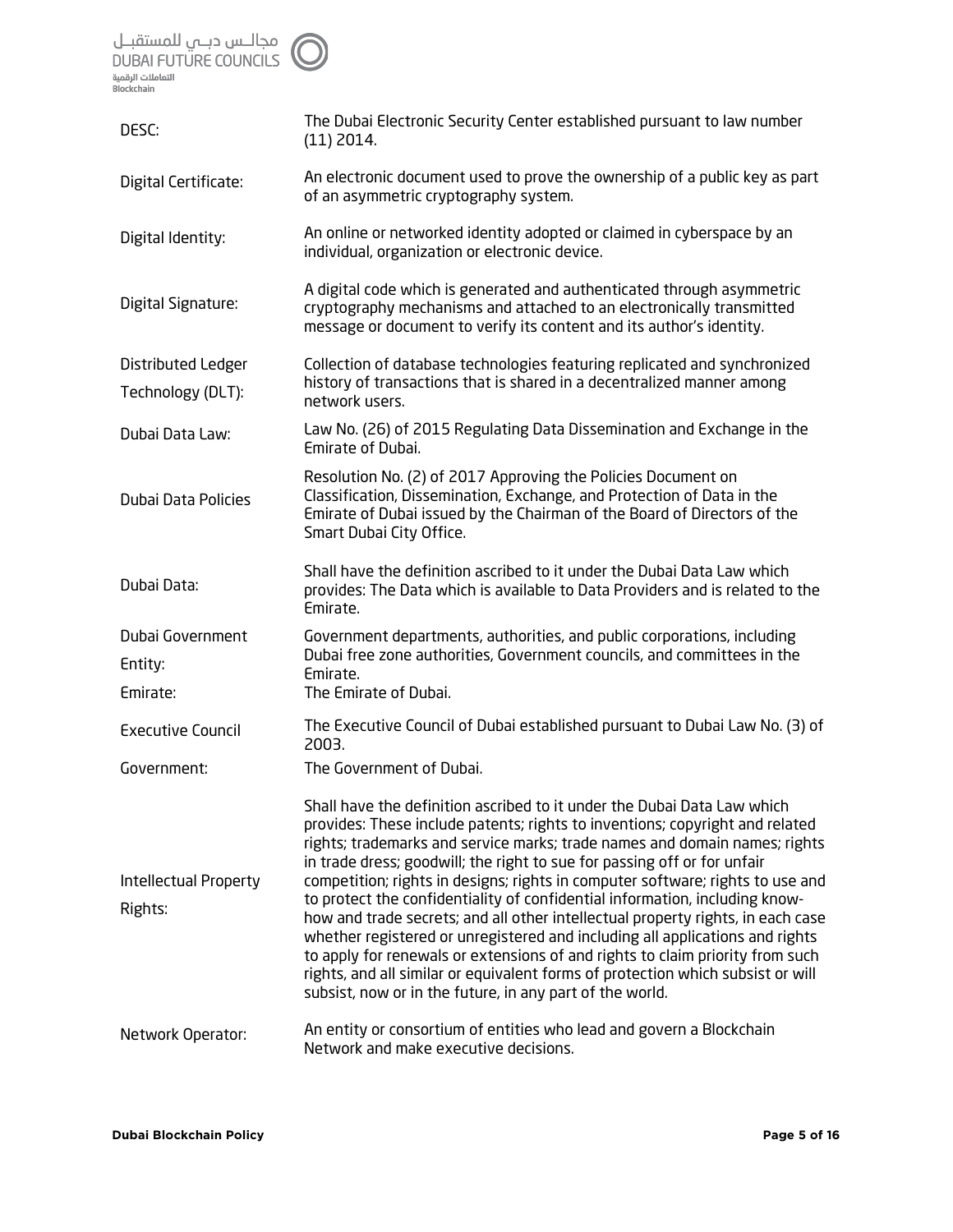

| Node:                  | An entity or device storing and sharing a full copy of the ledger and<br>potentially contributing to the Blockchain Network by validating transactions<br>and updating the ledger.                                                                                                                                                                                                                                                                        |
|------------------------|-----------------------------------------------------------------------------------------------------------------------------------------------------------------------------------------------------------------------------------------------------------------------------------------------------------------------------------------------------------------------------------------------------------------------------------------------------------|
| Participant:           | A user / entity on a Blockchain Network.                                                                                                                                                                                                                                                                                                                                                                                                                  |
| Policy:                | This Dubai Blockchain Policy.                                                                                                                                                                                                                                                                                                                                                                                                                             |
| Private Sector Entity: | Any for-profit or non-profit non-governmental legal entity, including sole<br>proprietorships in the Emirate.                                                                                                                                                                                                                                                                                                                                             |
| Private Sector:        | The part of the Emirates' economy which consists of industries and<br>commercial companies that are not owned or controlled by the Government.                                                                                                                                                                                                                                                                                                            |
| SDO:                   | The Smart Dubai City Office established pursuant to law number (29) 2015.                                                                                                                                                                                                                                                                                                                                                                                 |
| Sector Regulator:      | The relevant sectoral regulator with legal mandate to regulate specific<br>entities or activities relating to the activity of the mentioned industry or<br>sector.                                                                                                                                                                                                                                                                                        |
| Shared Data:           | Shall have the definition ascribed to it under the Dubai Data Law which<br>provides: The Dubai Data which is exchanged among Data Providers in<br>accordance with the relevant conditions and rules determined by the<br>Competent Entity.                                                                                                                                                                                                                |
| <b>Smart Contract:</b> | A computer program that is stored and executed in a Blockchain Network,<br>containing business logic which is composed of self-executing functions and<br>has, either partially or fully, the terms and conditions of an agreement<br>between parties written into its lines of code, thereby enabling the digital<br>performance and execution thereof.                                                                                                  |
| Stakeholder:           | Any individual, group, or organization that might affect, be affected by, or<br>perceive itself to be affected by the policy.                                                                                                                                                                                                                                                                                                                             |
| Transaction:           | A single unit of logic or work, made up of one or multiple operations that<br>needs to occur in whole or not at all. Successful transactions are written<br>permanently on the Blockchain, while unsuccessful ones are rejected and not<br>persisted. A transaction must change the state of data managed on the<br>Blockchain and may fail if the change would breach predefined rules defined<br>either in the Blockchain software or a smart contract. |
| UAE:                   | The United Arab Emirates.                                                                                                                                                                                                                                                                                                                                                                                                                                 |
| Use Case:              | A series of related interactions between a user and a system that enables<br>the user to achieve a goal.                                                                                                                                                                                                                                                                                                                                                  |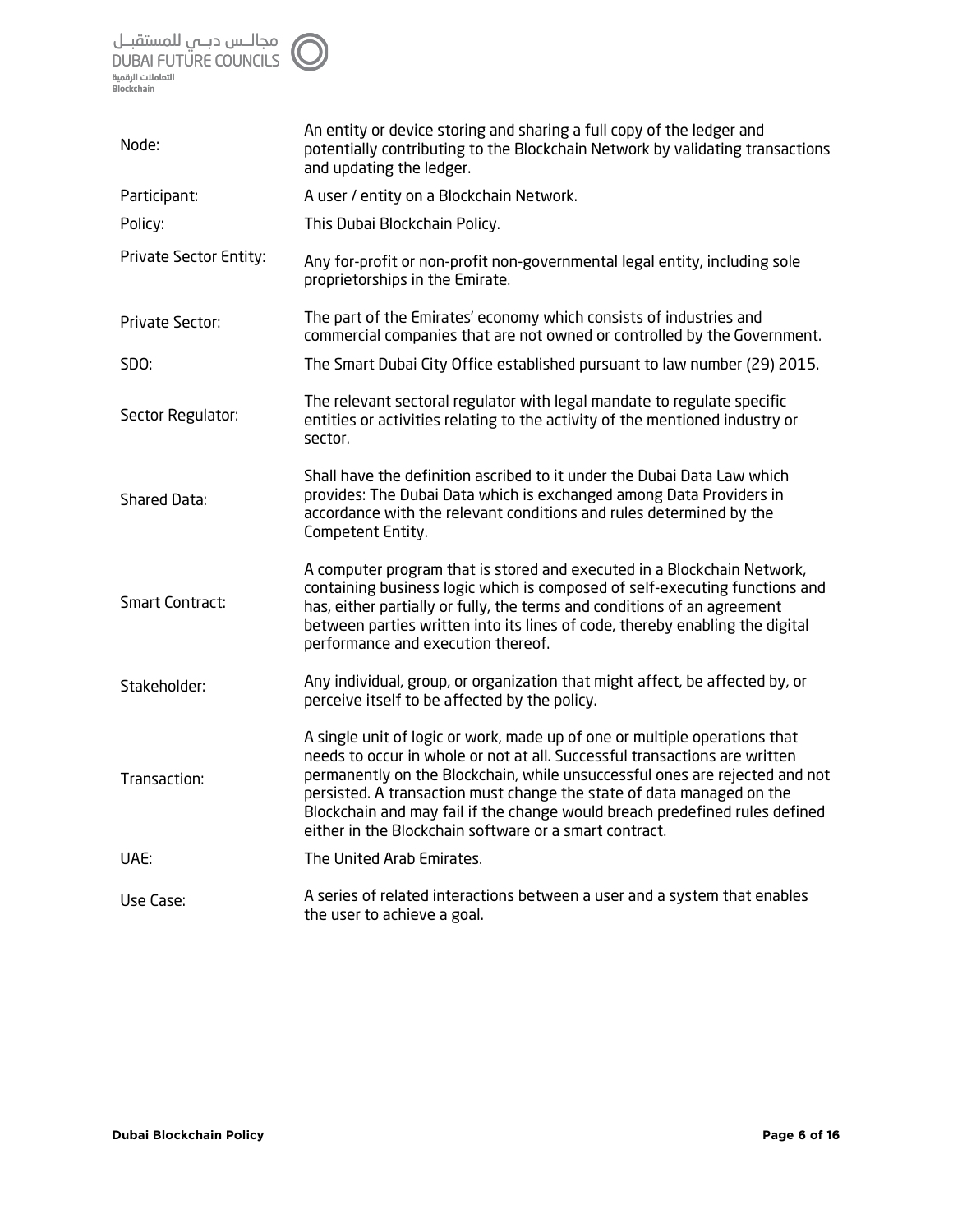## Article (2) Policy Objectives

- 1. This Policy sets out the rules applicable to Dubai Government Entities, Blockchain Networks and Private Sector Participants in relation to the deployment and usage of Blockchain in Government transactions or Use Cases.
- 2. This Policy provides Private Sector Entities with guidance in relation to the deployment and usage of Blockchain in Private Sector transactions.

#### Article (3) Policy Scope and Application

- 1 This Policy is the Emirate's public Policy in respect to and will apply of:
	- a. Dubai Government Entities which intend to deploy Blockchain or to form a new Blockchain Network or join an existing one.
	- b. Private Sector Participants that aim to join a Dubai Government Blockchain Network or a Government-hosted Blockchain Platform.
	- c. Blockchain Networks and Platforms formed or hosted or joined by a Dubai Government Entity or deployed for a Dubai Government Use Case as the case may be.
- 2 This Policy addresses all relevant aspects of Blockchain implementation relating to the Emirate. The requirements defined in this Policy provide the rules applicable to the Dubai Government Entities deploying Blockchain on a Government Use Case or joining a Blockchain Network and to Private Sector Participants in a Government Blockchain Network or a Government Use Case.
- 3 The relevant stakeholders of this Policy shall comply with this Policy and further applicable Policy implementation statements as issued and updated from time to time.
- 4 The success of this Policy depends upon the collaboration and commitment from all Dubai Government Entities and Private Sector Participants in the Emirate. Each Dubai Government Entity shall work within the mandated Policy, SDO is mandated with coordinating the Emirate's Blockchain strategy and providing support in executing the Emirate-wide Blockchain Policy.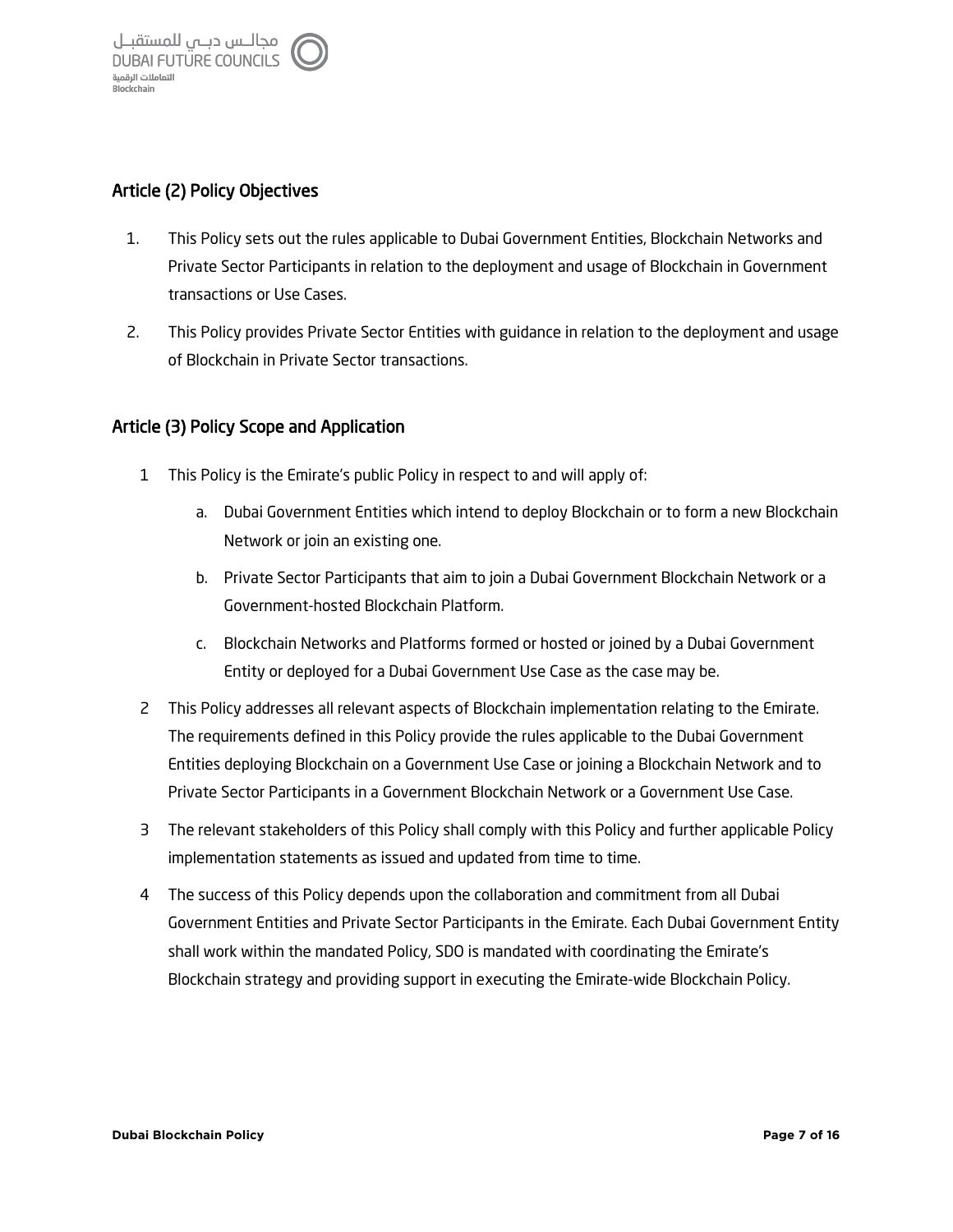

## Article (4) Policy Governance

(a) Policy Owner

The owner of this Policy document is SDO.

(b) Policy Approval

This Policy is approved pursuant to an Executive Council resolution.

(c) Policy Commencement

This Policy comes into force on the day following the day it is published in the Dubai Official Gazette.

(d) Policy Stakeholders

Upon the Commencement of this Policy, relevant Stakeholders shall comply with the provisions in this Policy to develop and implement the required frameworks supporting this Policy implementation as directed under this Policy.

## CHAPTER TWO

#### Blockchain Network Formation and Governance

## Article (5) Network Formation

Government Blockchain Networks formed in the Emirate are required to be approved by SDO, who will ensure that value-creating Blockchain Networks are created efficiently and effectively across the Government, SDO is hereby authorized to:

- 1 Approve the formation of any new Blockchain Network by any Dubai Government Entity after having reviewed the supporting documentation required by SDO and provided by such Entity/Entities and taking into consideration the impact and value proposition of such Blockchain Network.
- 2 Oversee compliance of existing Blockchain Networks that are subject to this Policy and approve any requests to consolidate or dismantle such networks if deemed necessary.
- 3 Assign and re-assign, Network Operators to lead Government Blockchain Networks.
- 4 Create a committee or more of specific Sector Regulators and key Stakeholders to head Government Blockchain Networks formation and governance decisions.

#### **Dubai Blockchain Policy Page 8 of 16**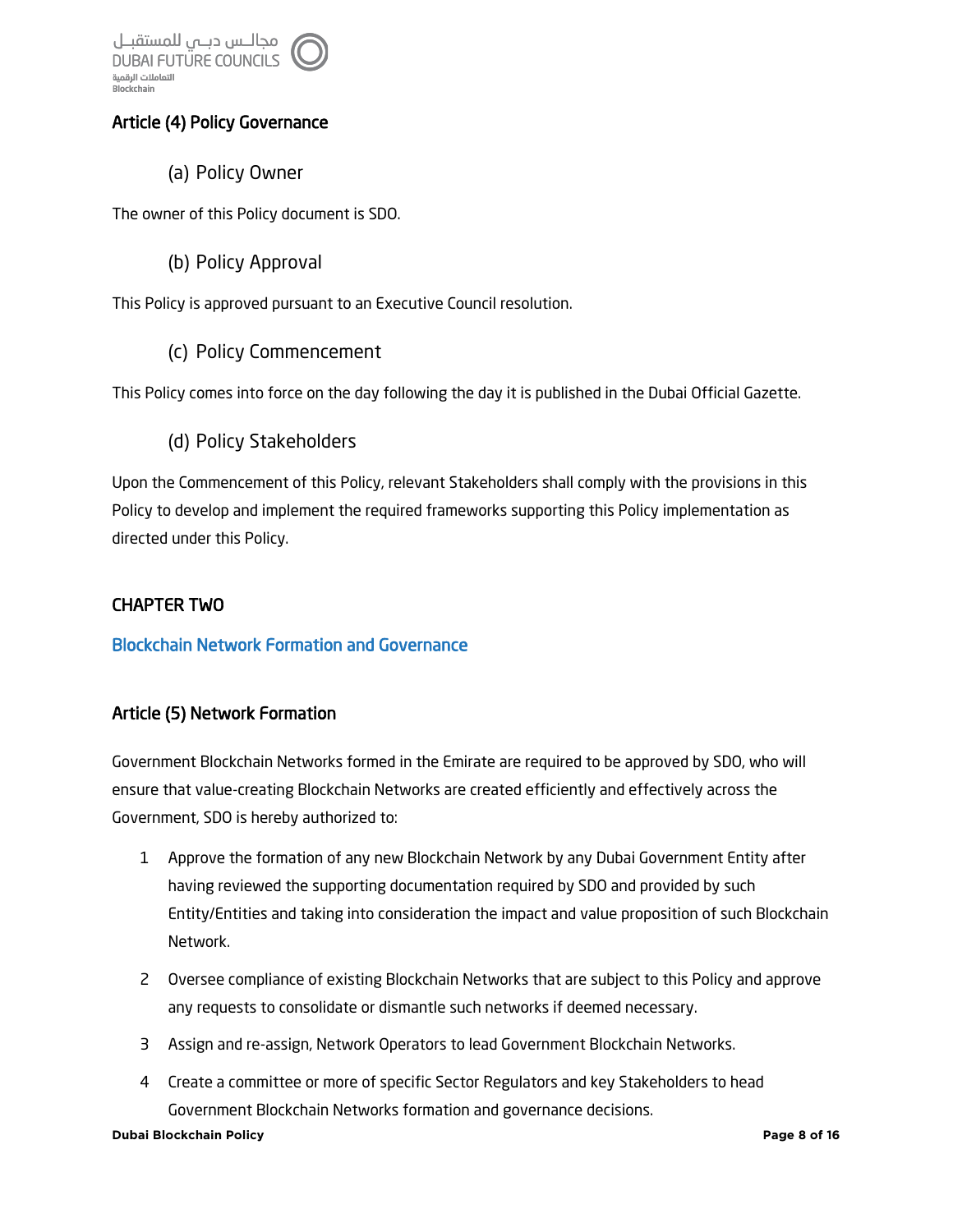## Article (6) On-boarding and Off-boarding

Network Operators of Blockchain Networks subject to this Policy are required to develop clear and transparent procedures and requirements for on-boarding and off-boarding members, specific to the Blockchain Networks and in line with any guidelines published by SDO or the Competent Entity and Applicable Laws and Regulations, whereby:

- 1 They are required to develop, publish and maintain the Blockchain Network's on-boarding and offboarding procedures and requirements to the existing and prospective members.
- 2 They are required to develop, publish and maintain Terms and Conditions for entities joining the network and any Participants directly interacting with the network to accept prior to joining or interacting.
- 3 They are required to notify SDO of new members joining the Blockchain Network, and shall comply with the direction of SDO in respect of removing any existing members or denying any new members from joining the Blockchain Network where applicable.
- 4 They are required to ensure that all members adhere to the on-boarding and off-boarding procedures, requirements and terms and conditions that are applicable to such Blockchain Networks.

## Article (7) Operating Model

Network Operators of Blockchain Networks subject to this Policy are required to develop and maintain a transparent operating model and share it with SDO and any such Competent Entity or Sector Regulator, in line with any guidelines published by SDO, the Competent Entity or Sector Regulator and Applicable Laws and Regulations. The operating model shall contain, without limitation:

- 1 The roles and responsibilities of the different Blockchain Network members, such as transaction validator nodes and auditor nodes, as applicable and in line with any guidelines and taxonomies published by the Competent Entity or the Sector Regulator.
- 2 Consensus mechanisms implemented for validating data and transactions on the Blockchain, in line with any guidelines published by SDO or the Competent Entity.
- 3 Voting mechanisms implemented for reaching agreement on decisions concerning the Blockchain Network, in line with any guidelines published by SDO or the Competent Entity.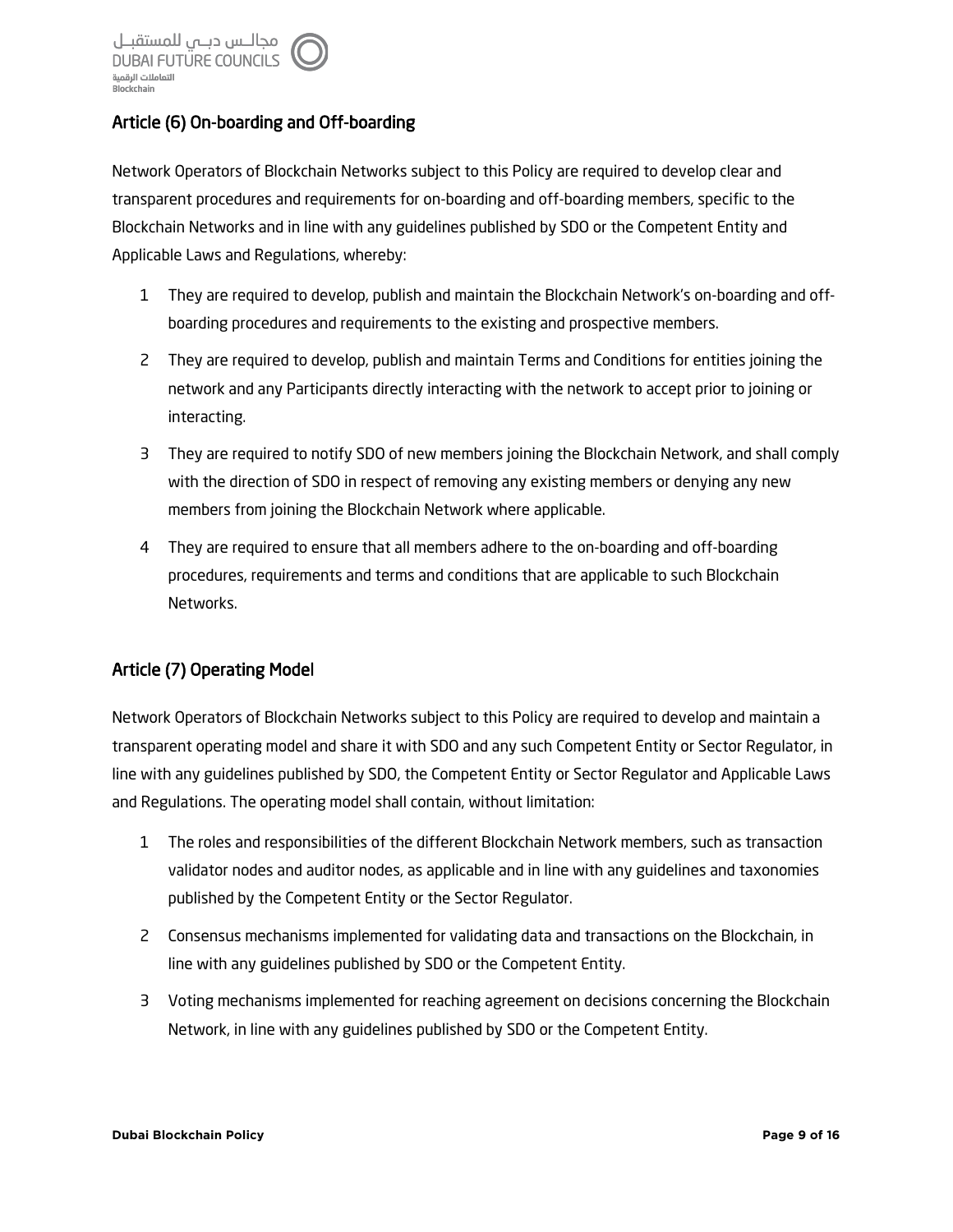- 4 The funding and revenue generation model, in compliance with the Applicable Laws and Regulations governing funding and revenue generation for Government Entities and any guidelines published by the Competent Entity or Sector Regulator.
- 5 Direction on dispute resolution, in compliance with the Applicable Laws and Regulations, and in line with any guidelines published by the Competent Entity and Sector Regulator.

## Article (8) Intellectual Property Rights

Dubai Government Entities and Blockchain Network Operators are encouraged to address and define ownership and other Intellectual Property Rights shared or associated or developed in relation to Blockchain Use Cases pursuant to applicable intellectual property laws in the UAE acknowledging where applicable proprietary ownership rights to the Data Provider through a legally binding instrument. Data ownership and data-related Intellectual Property Rights shall further be clearly identified and handled in accordance with the Dubai Data Law and Dubai Data Policies published by DDE and other Applicable Laws and Regulations in the UAE as updated from time to time.

## CHAPTER THREE

#### Blockchain Network Operations

## Article (9) Data Formats and Interoperability

Blockchain Networks subject to this Policy shall define and publish standardized data formats across the network and work on enabling interoperability by cooperating with other Blockchain Networks, whereby:

- 1 The developed data formats shall be in alignment with the Primary Registries published by DDE and with any guidelines published by DDE or the Competent Entity, or where applicable Sector Regulator.
- 2 These Blockchain Networks shall uphold the data standards and quality requirements as published by DDE in Dubai Data Standards in addition to any guidelines published by DDE, the Competent Entity or where applicable the Sector Regulator.
- 3 These Blockchain Networks shall prepare the necessary documentation of their data formats and APIs and share it with the Competent Entity in order to promote interoperability and alignment.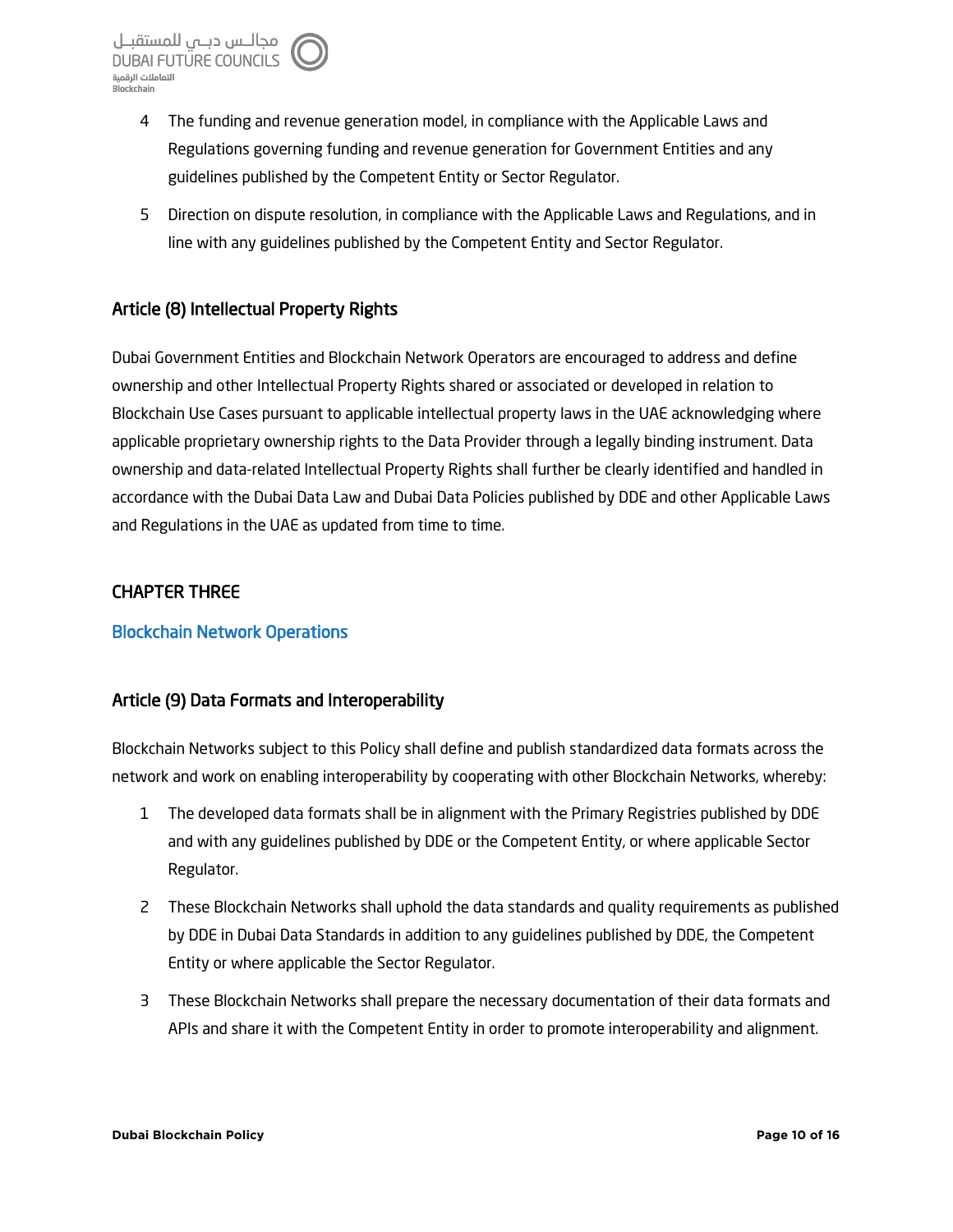## Article (10) Data Privacy and Confidentiality

Blockchain Networks subject to this Policy and their Participants shall uphold the data privacy and confidentiality regulations as stipulated by the Dubai Data Law and relevant policies and in alignment with any guidelines published by DDE and the Competent Entity, whereby:

- 1 They are required to classify all Data shared through Blockchain Networks in compliance with DDE's Data Classification Framework.
- 2 They shall observe Data privacy rules applicable to Data they are handling and shall not record any Personally Identifiable Information directly on the ledger of a Blockchain Network, instead they shall implement the proper mechanisms to reference this Data on the ledger securely.
- 3 They shall seek the consent of individuals and Private Entities to share their data through the Blockchain Network, in compliance with DDE's Dubai Data Policies.

## Article (11) Security

Blockchain Networks subject to this Policy and their solutions shall comply with DESC's Information Security Regulations and other relevant guidelines, policies, standards and regulations published or endorsed by DESC from time to time.

## Article (12) Policy Audit and Compliance

Blockchain Networks subject to this Policy and their Participants shall comply with this Policy in addition to any Applicable Laws and Regulations, policies, and standards whereby:

- 1 They are encouraged to develop network-specific policies in line with this Policy and Applicable Laws and Regulations and share them with SDO and the Competent Entity.
- 2 Network Operators, if assigned, are ultimately responsible for the compliance of the Blockchain Network as a whole and its Participants, without relieving each Participant from their own respective compliance duties and responsibilities.
- 3 Network Operators, if assigned, shall perform regular audits of the Blockchain Network and its Participants for compliance, according to the guidelines published by the Sector Regulators and by the Competent Entity, and shall share the outcomes with the Competent Entity for consideration into its review of compliance with this Policy.
- **Dubai Blockchain Policy Page 11 of 16** 4 SDO may conduct audits on Blockchain Networks subject to this Policy as well as their Participants, directly or through an assigned third party, in cooperation with these Blockchain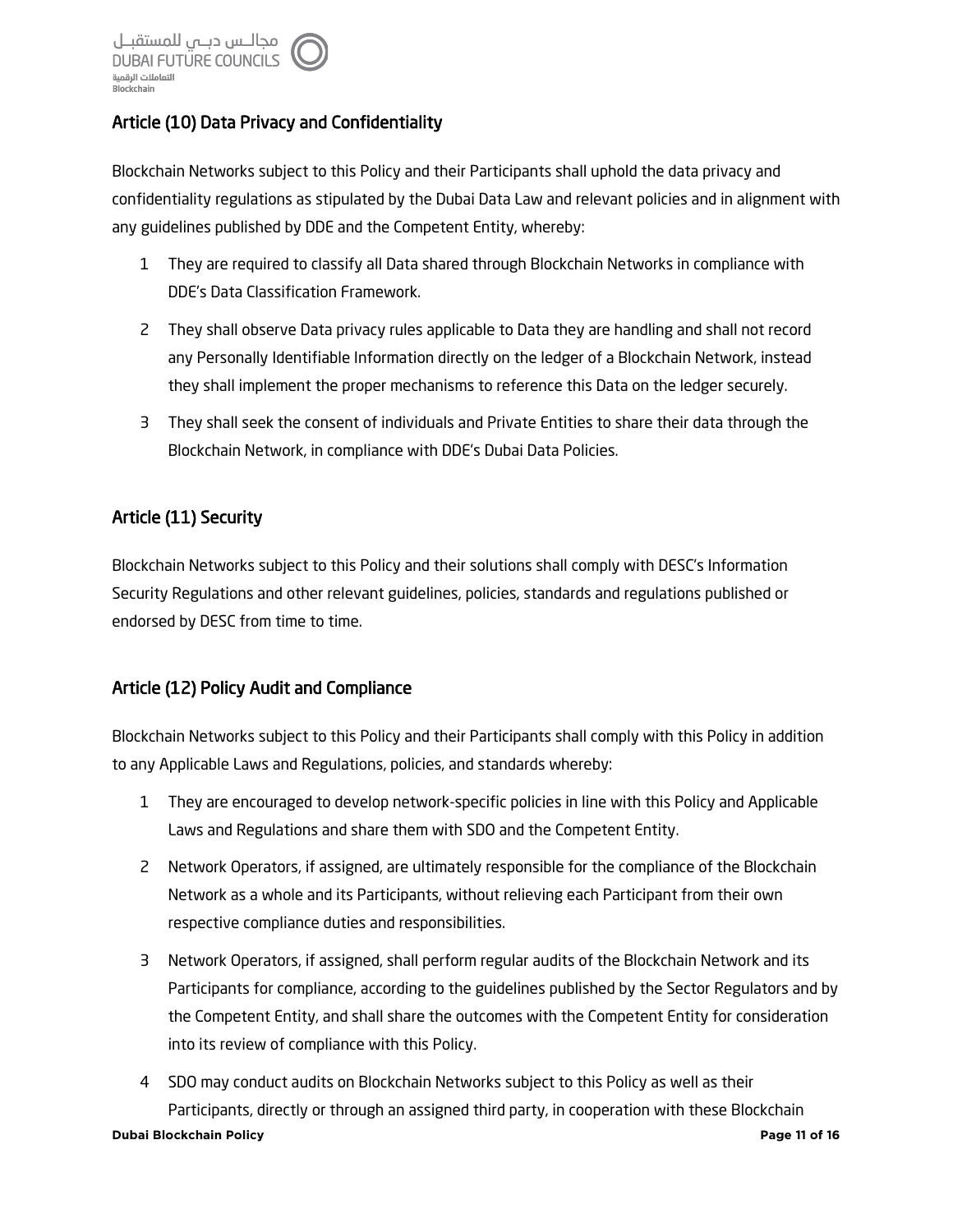Networks and their Participants. Outcomes of such audits once conducted shall be shared by SDO with Dubai government executive entities as may be deemed fit by SDO.

5 Noncompliant entities are subject to the regulatory actions by the respective Dubai Government Entities, in addition to potential consequences including, but not limited to, being barred from the Blockchain Network and its services or subjected to permissions limitations.

## Article (13) Communication and Adoption

Blockchain Networks subject to this Policy and their Participants shall engage in open communication and collaboration regarding adoption of Blockchain, whereby:

- 1 They are required to publish and maintain a communication plan including, without limitation, Blockchain Network services provided, roadmap, future plans, news, and updates of the Blockchain Network.
- 2 They are required to participate in collaboration and knowledge sharing sessions when requested to by the Competent Entity.
- 3 Dubai Government Entities are encouraged to build internal capacity and skill-set for Blockchain and related technologies in order to drive adoption.

## CHAPTER FOUR

#### Blockchain Foundational Capabilities

## Article (14) Blockchain Technology Platform and Services

Government Blockchain Networks and solutions are required to be hosted on Blockchain Platforms endorsed by SDO, whereby:

- 1 All Blockchain Use Cases by Dubai Government Entities are required to utilize an endorsed Blockchain Platform by SDO.
- 2 Such use cases shall adopt Blockchain Protocols that are supported by these Blockchain Platforms and endorsed by SDO.
- 3 SDO shall identify from time to time and make known to Government Entities and Stakeholders the endorsed Blockchain Platforms and Protocols where applicable.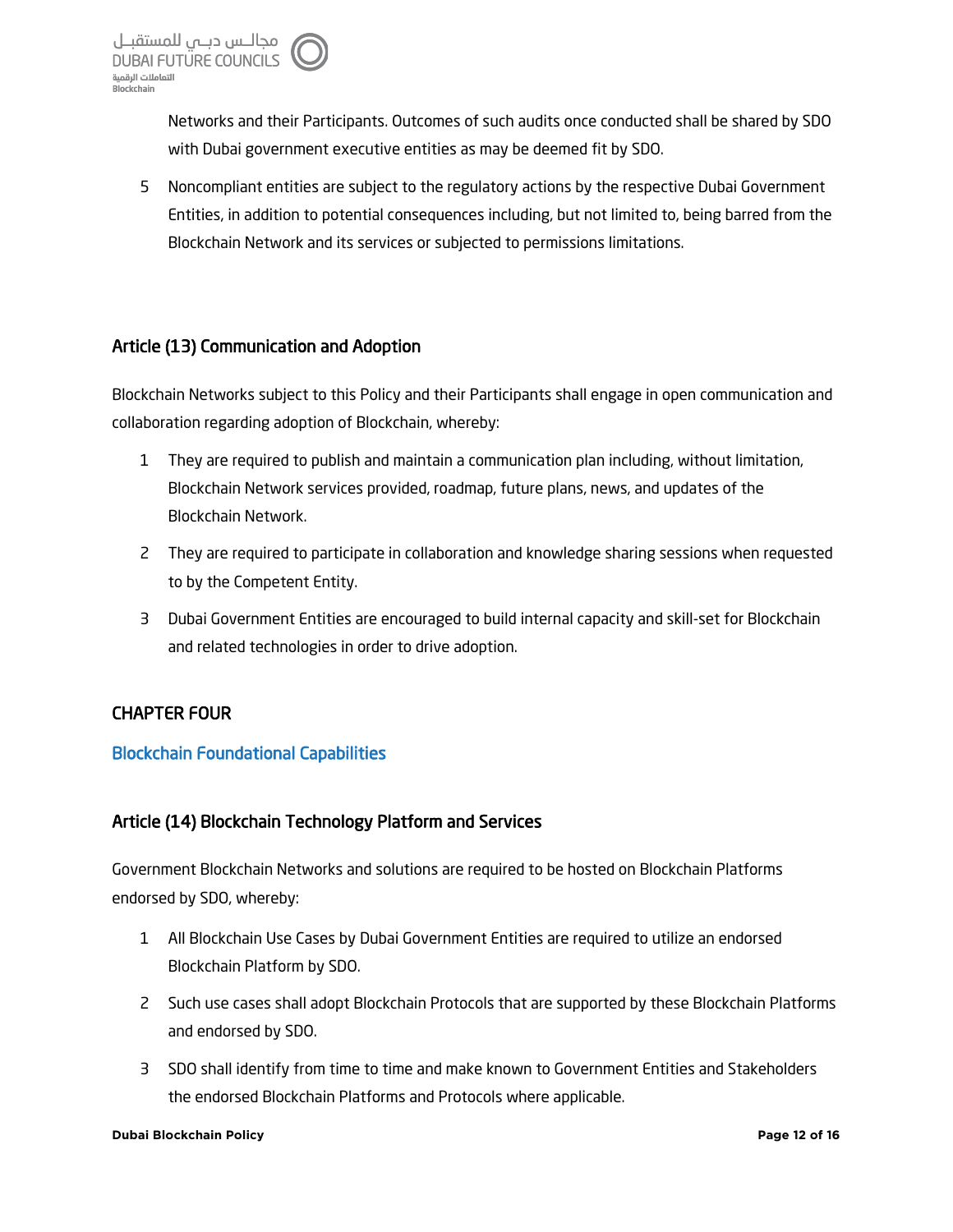## Article (15) Architecture and Standards

Blockchain Networks subject to this Policy and their solutions shall adopt and comply with the relevant reference architectures, guidelines, and standards published or endorsed by SDO and Stakeholders mandated under this Policy and Sector Regulators, including but not limited to:

- 1 Dubai Information Security Regulations published by DESC (as updated from time to time).
- 2 Dubai Data Standards published by DDE (as updated from time to time).
- 3 Any guidelines, standards, or regulations currently imposed or introduced in the future by SDO, the Competent Entity and/or Sector Regulators and that are applicable to Blockchain solutions and networks.

## Article (16) Shared Network Services

Blockchain Networks subject to this Policy and their solutions are required to utilize the shared services endorsed by SDO, in order to maximize efficiency and ensure consistency across these Blockchain Networks, whereby:

- 1 They are required to utilize Digital Identity and signature services approved and endorsed by SDO as shared Blockchain Network services for identifying individuals and applying their digital signature.
- 2 They shall utilize Digital Certificates obtained from DESC as the Certification Authority, for identifying entities and devices.
- 3 They shall utilize services endorsed by SDO as shared Blockchain Network services in the future, where applicable to these networks.

## Article (17) Smart Contracts

Blockchain Networks subject to this Policy that utilize Smart Contracts for legal application or for turning legal obligations into automated processes are required to ensure that all such Smart Contracts are technically and legally reviewed for compliance with requirements under the existing Applicable Laws and Regulations, and that such a Smart Contract is:

- 1 Accessible by all the parties to the Smart Contract.
- 2 Convertible to Arabic or English and readable in exactly the same way by all the parties to the Smart Contract.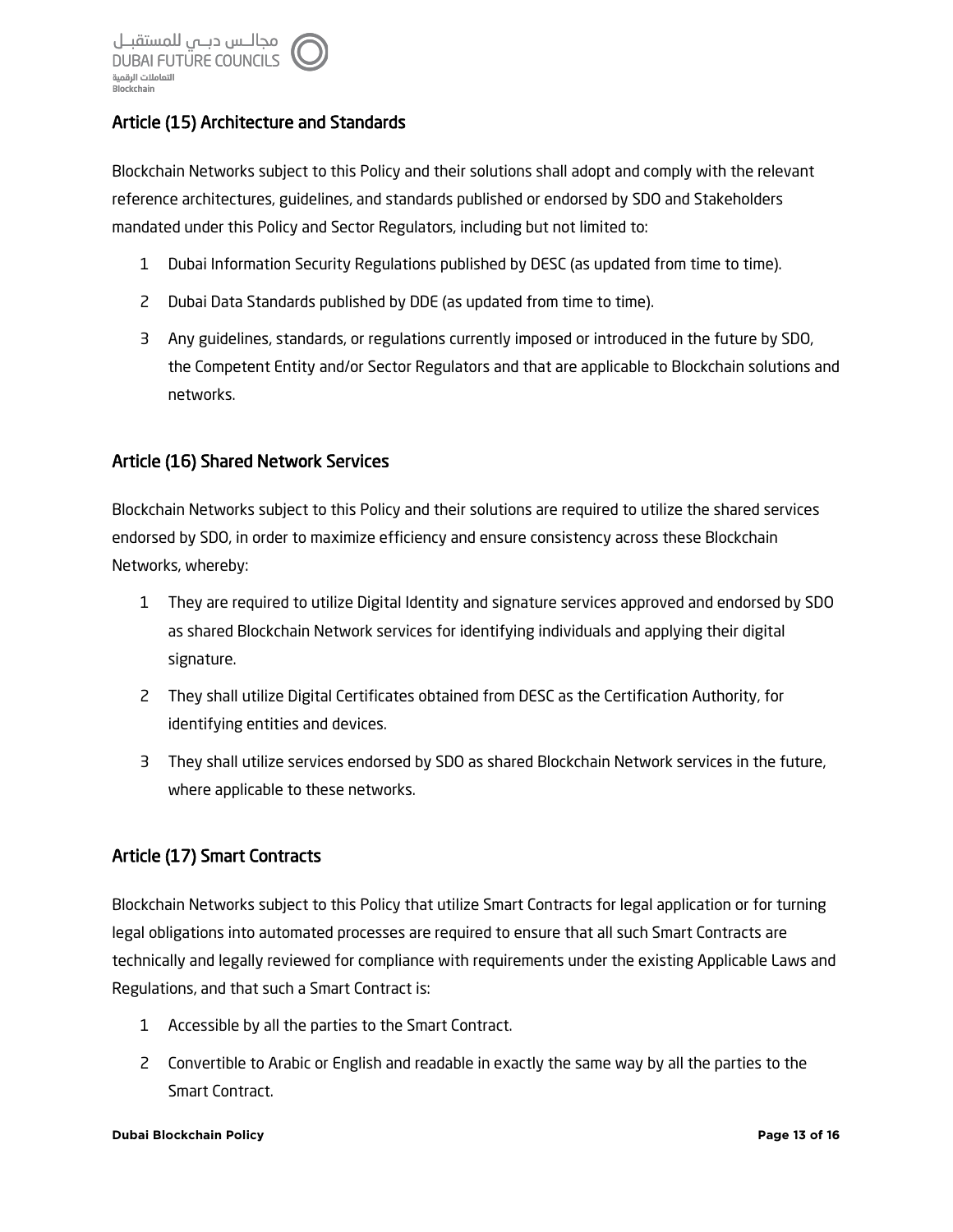- 3 Signed with the Digital Signatures of all the parties to the Smart Contract, after their identification using Digital Identity and their explicit agreement to all the terms and conditions included in a Smart Contract.
- 4 Compliant with any guidelines published by SDO, Stakeholders mandated under this Policy, and where applicable Sector Regulators concerning Smart Contracts.

## Article (18) SDO Role

In addition to the functions assigned to it under the Applicable Laws and Regulations, SDO is hereby authorized to provide support required to enable Dubai Government Entities in the Emirate to effectively implement Blockchain in an efficient and correct manner that will result in the uniform implementation and application of Blockchain and, as such, SDO will have the duties and powers to:

- 1. approve all key plans and decisions in relation to Dubai Government Entities' deployment of Blockchain and authorizing any deviation from this Policy to the extent allowed under this Policy, and coordinating where required with other Dubai Government entities or executive authorities;
- 2. oversee the implementation of this Policy to ensure alignment in Blockchain implementation and adoption by Dubai Government Entities and throughout the Emirate;
- 3. provide guidance on Blockchain and network formation in order to address implementation challenges and govern the formation of value-creating Blockchain Networks across the Emirate;
- 4. play a catalyst role in enabling Dubai Government Entities in adopting Blockchain Technology while ensuring compliance of this Policy and applicable standards issued pursuant thereto;
- 5. assign any Dubai Government Entity the role to develop and implement any required processes and procedures, standards, controls or requirements in implementation of this Policy as may be required generally, or in support of a specific Use Case, or sector application of Blockchain;
- 6. exempt any Dubai Government Entity from compliance with certain provisions of this Policy;
- 7. resolve any dispute arising between Dubai Government Entities in relation to the implementation of this Policy;
- 8. take the necessary measures regarding acts of non-compliance by Dubai Government Entities or Private Sector Participants with this Policy or any policies, guidelines, standards or implementation documents issued in implementation of this Policy;

## Article (19) Policy Review

1. SDO shall review this Policy from time to time as needed to ensure the necessary updates and developments are implemented to this Policy effectively.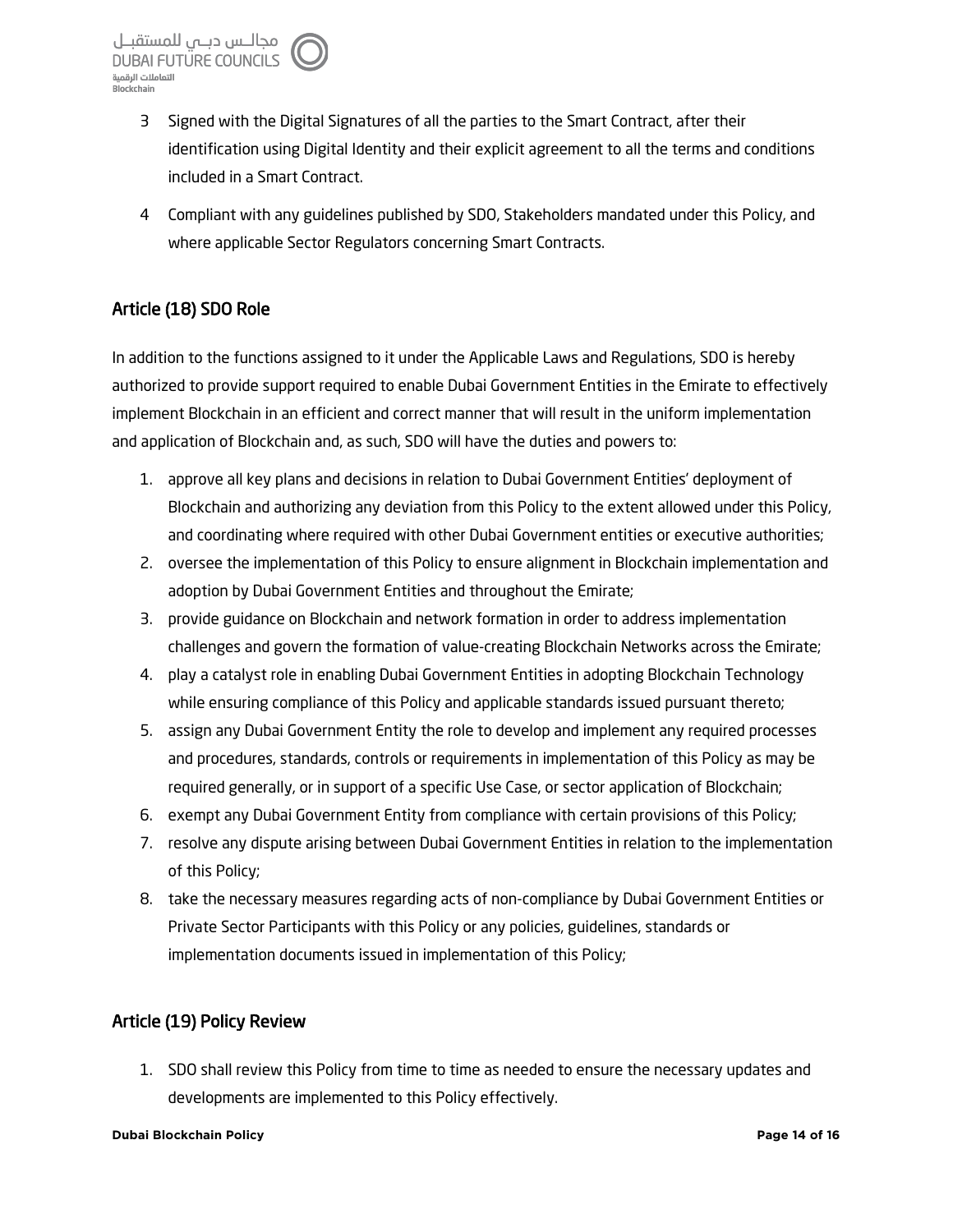2. SDO is responsible for the timely review, update, and dissemination of further policies and procedures issued in implementation of this Policy.

## CHAPTER FIVE

### Final (closing) Provisions

#### Article (20) Policy Implementation Impact

- 1 Dubai Government Entities are required to review and update their existing frameworks to comply with this Policy and the requirements set forth under this Policy.
- 2 It is intended that DESC shall develop and implement the required guidelines and standards to support the Policy implementation in relation to Dubai Information Security Regulation.
- 3 It is intended that DDE shall develop and implement the required guidelines and standards to support the Policy implementation in relation to Dubai Data.

#### Article (21) Public Interest

SDO, Dubai Government Entities, Private Entities, Stakeholders and any other Participants governed by this Policy, must in deployment of Blockchain take the exigencies of public interest and public security into consideration, seeking in particular to:

- 1. promote the concept of accountability and transparency;
- 2. protect public health and safety;
- 3. protect consumers and Use Cases beneficiaries;
- 4. foster the provision of better Government services;
- 5. protect public security;
- 6. enable inter-government collaboration and where applicable international cooperation;
- 7. foster legislative stability, proper implementation of legislation, and compliance with the principles of governance;
- 8. support and protect vital economic, academic, and technology sectors to achieve stability, safety, and welfare;
- 9. prevent crime and protect the safety of individuals; and
- 10. maintain the UAE infrastructure as well as strategic and vital services.